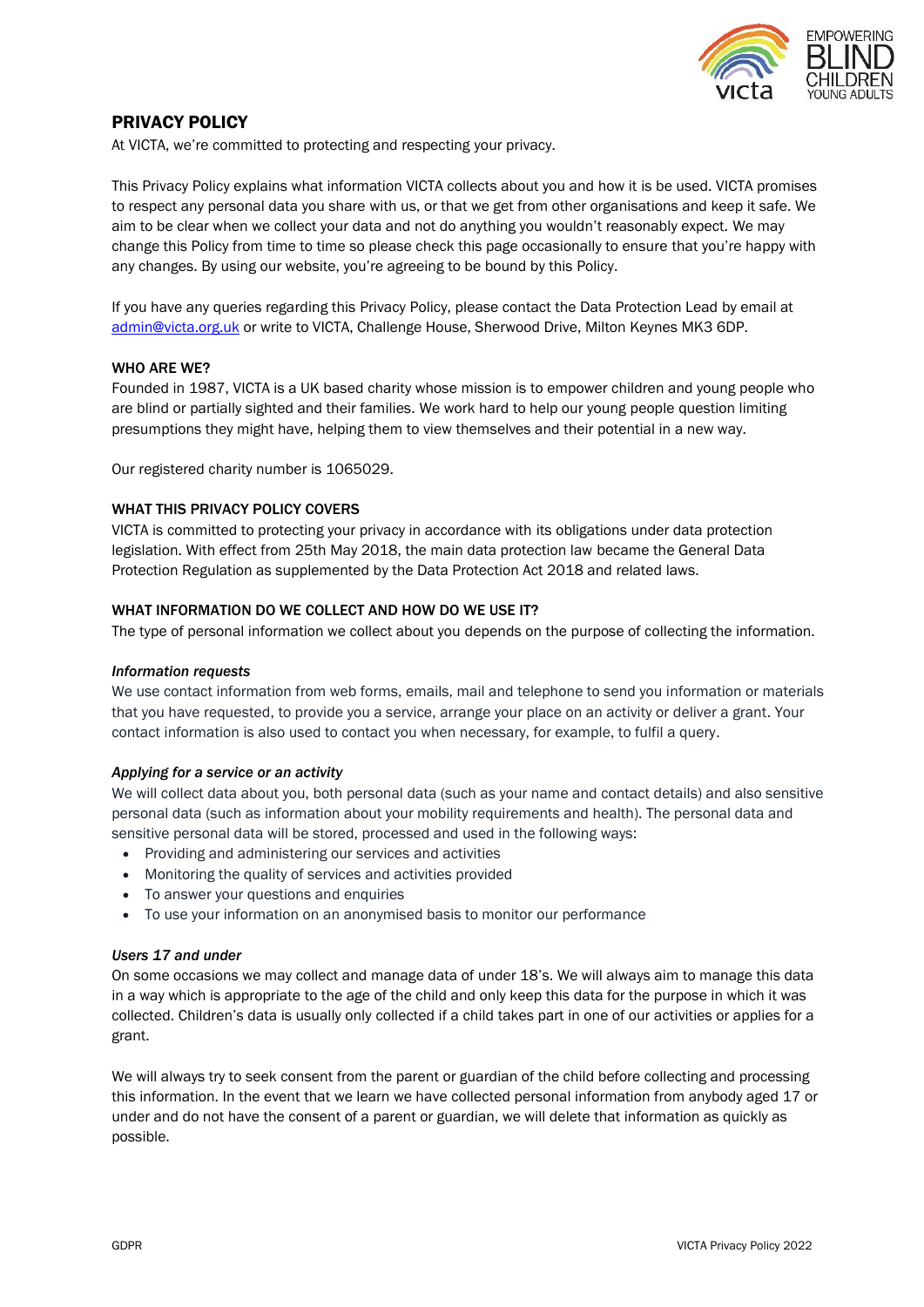### *Orders, donations and activity payments*

Any orders, donations and activity payments you make require personal and financial information. We will collect your contact information (such as contact details) and financial information (such as account numbers).

Contact information and financial information from the order, donation forms or enquiries are used to fulfil orders, provide services or deliver activities. Your contact information is also used to get in touch with you when necessary, for example to be able to fulfil an order. Financial information that is collected is held securely and deleted on an ongoing basis (credit card details are not stored).

We will not sell or exchange your details with other organisations other than where we have a duty to share your information with third parties, regulatory or law enforcement agencies if we believe in good faith that we are required by law to disclose it in connection with the detection of crime, the collection of taxes or duties, in order to comply with any applicable law or order of a court of competent jurisdiction, or in connection with legal proceedings.

# *Applying for a job or volunteering position with VICTA*

We will collect data about you, both personal data (such as your name and contact details) and also sensitive personal data (including information in your CV or about health-related issues). The personal data and sensitive personal data will be stored, processed, used and disclosed by us in the following ways:

- to facilitate the recruitment process
- to answer your questions and enquiries
- to third parties where we have retained them to provide services that we, you or our client have requested including references, qualifications and criminal reference checking services, and verification of the details you have provided from a third-party source
- to use your information on an anonymised basis to monitor compliance with our equal opportunities policy.

# *Your consent*

By providing us with your personal data, including sensitive personal data such as on your health, you consent to the collection and use of this information in accordance with the purposes described above and this privacy statement, and you agree to allow us to share your details with other organisations that may fulfil your order or query on our behalf.

# YOUR INFORMATION AND OUR MARKETING APPROACH

#### *Direct marketing - email marketing*

We will only contact you by email if you actively consent to this, unless we believe there is a legitimate interest to contact you. By consenting to VICTA emails or opting into email communications, you grant us permission to use your email address to send you email marketing communication. At any stage you may choose to opt out of such communications, please see section entitled Your Choice below.

#### *Direct marketing – text or telephone marketing*

We will never contact you by text or telephone for marketing purposes.

# *Direct marketing – postal marketing*

If you have provided us with your postal address, we may contact you by post about our work, unless you have told us that you don't want to receive this. Before sending such letters, we will always screen against the Mail Preference Service. Where you are registered with the Mail Preference Service, we will only write to you if you have specifically consented to receiving letters from VICTA.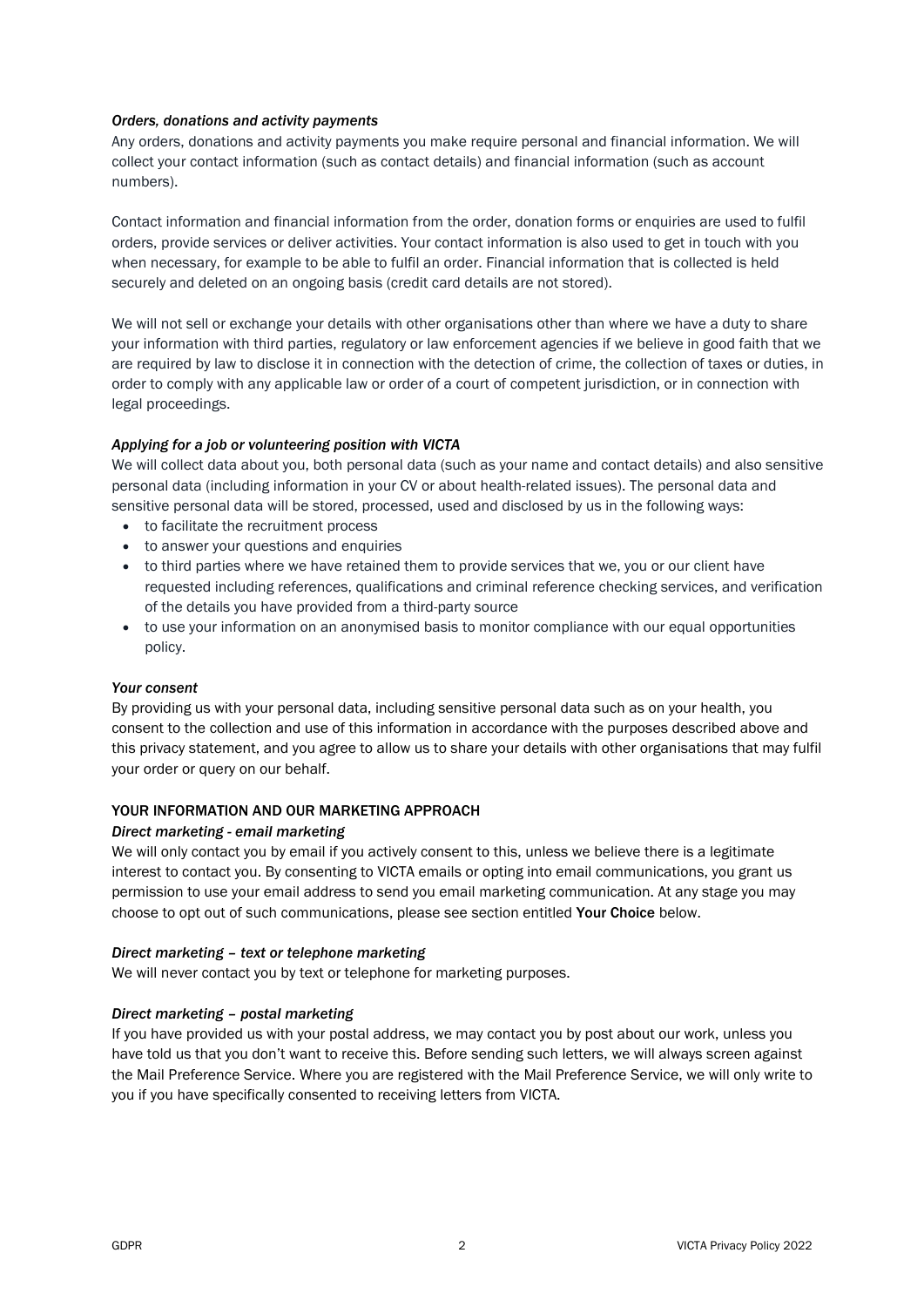### *Information collected automatically through our website*

In this privacy policy, where we talk about websites, we are referring to websites owned by VICTA:

- [victa.org.uk](https://victa.org.uk/)
- [victaparents.org.uk](https://www.victaparents.org.uk/)
- victastudents.org.uk

### *Google Analytics*

We use Google Analytics to help us understand how visitors are using and engaging with our website. This allows us to make improvements to our web services and your online experience.

The Google Analytics tracking tool uses a number of cookies to collect information and report website usage statistics and does so without personally identifying individual visitors to VICTA. The information generated by the cookie about your use of the VICTA website will be transmitted and stored by Google on servers in the United States. For more information about Google's privacy policy in regard to Google Analytics, please see [google.com/analytics/learn/privacy.html](https://support.google.com/analytics/answer/6004245)

If you wish to opt-out of Google Analytics tracking please visit and install the Google Analytics Opt-out Browser Add-on here: <https://tools.google.com/dlpage/gaoptout/>

#### *Cookies*

The website uses cookies to distinguish you from other users. This helps us to provide you with a good experience when you browse our website and allows us to improve the site. No personal information is stored. Examples of how we may use cookies include:

- recognising your computer to avoid having to give the same information several times
- recognising previous usernames and passwords
- recording numbers of visitors to our website.

If you do not want to accept cookies, your browser can be set to automatically reject them or to inform you every time a website asks to store a cookie. You can also delete previously stored cookies. You can find out more about cookies and how to manage them on the Government website: [gov.uk/help/cookies](https://www.gov.uk/help/cookies)

#### *Using Social Media*

We might also obtain your personal data through your use of social media such as Facebook, WhatsApp, Twitter or LinkedIn, depending on your settings or the privacy policies of these social media and messaging services. To change your settings on these services, please refer to their privacy notices, which will tell you how to do this.

### WHO HAS ACCESS TO YOUR INFORMATION?

VICTA will not sell your data. We will not share your data with third parties for marketing purposes.

#### *Third-Party Service Providers working on our behalf*

We may pass your information to our third-party service providers, agents, subcontractors and other associated organisations for the purposes of completing tasks and providing services/activities to you on our behalf (for example to fulfil grant awards). However, when we use third-party service providers, we disclose only the personal information that is necessary to deliver the service and we have a contract in place that requires them to keep your information secure and not to use it for their own direct marketing purposes.

Please be reassured that we will not release your information to third parties beyond the VICTA network for them to use for their own direct marketing purposes, unless you have requested us to do so, or we are required to do so by law, for example, by a court order or for the purposes of prevention of fraud or other crime.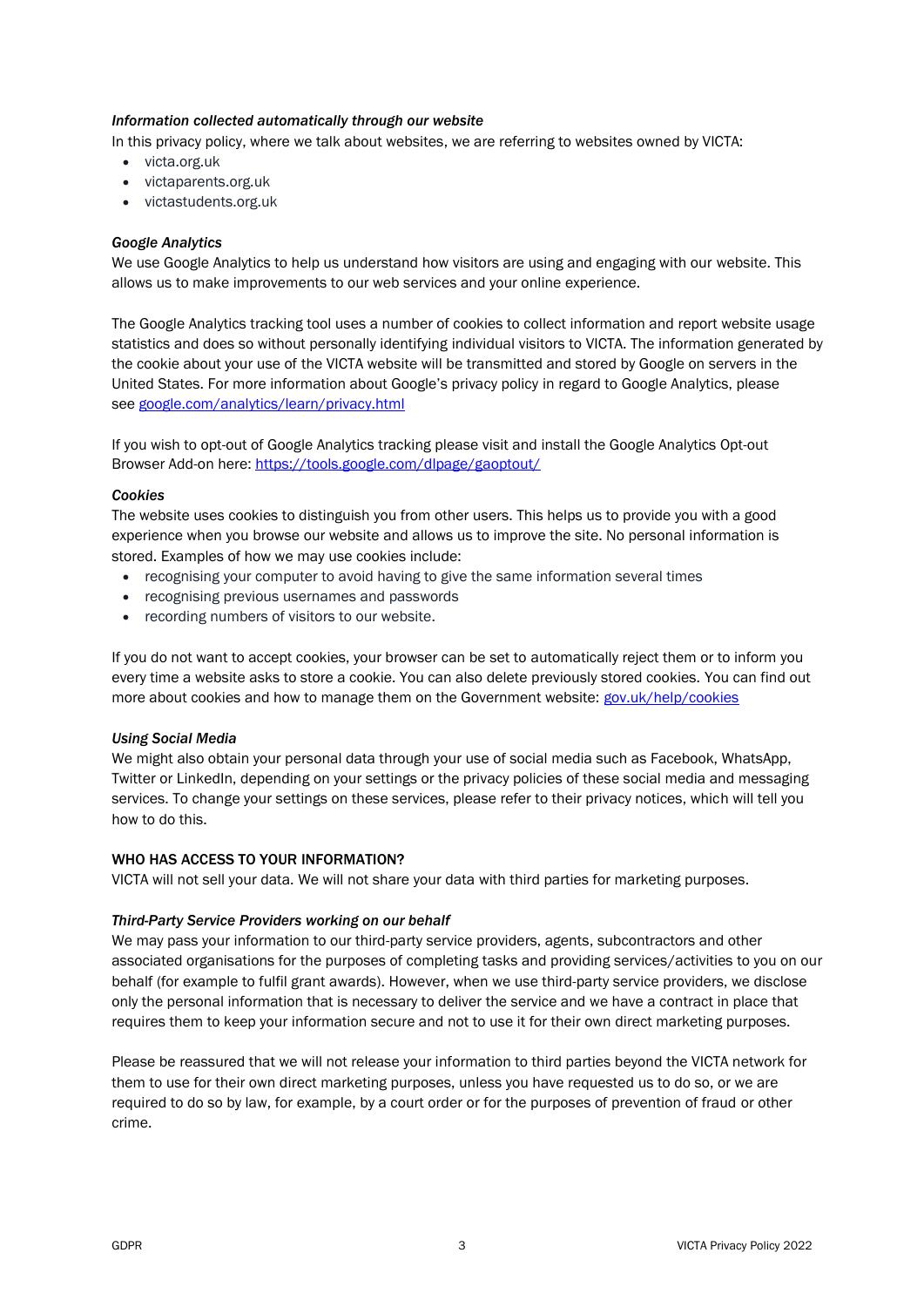### *Legal basis for processing your personal data*

In some circumstances we will collect and process your personal information using the legitimate interest legal processing basis.

Sometimes, we will need to process your data as it is part of a contract which you have entered into. For instance, if you have booked an event or registered to run the London Marathon for us, then we will need to contact you and take payment to enable us to provide the relevant services under the agreement with you. However, in most circumstances, we will rely on your consent when using your personal data.

### *Retention*

We hold your information for only as long as necessary for the purpose needed. For example, if you have declared gift aid, HMRC require us to store your name and address for seven years.

#### *Image rights*

By participating in or undertaking a VICTA activity you are consenting to your photograph being used in our future marketing. We will always ask for consent to photograph or video children. If you consent to having your photo taken and used for marketing or PR purposes, we will hold your name, image and age (if applicable) on file for future re-use.

### HOW DO WE KEEP YOUR PERSONAL INFORMATION SECURE?

We always ensure that we have the necessary controls in place to protect the personal data you provide us. We carry out regular audits of who has access to data so that we can ensure that your information is only accessed by trained staff.

### *Your credit and debit card information*

VICTA makes every effort to maintain customer confidentiality when securing an online payment over the telephone. This includes ensuring the security of your credit card details and other personal information. We don't store your card details on any VICTA system. All your personal information is encrypted as it travels over the internet.

#### *Third parties*

Sometimes we use external companies to collect or process your personal data on behalf of VICTA. We carry out thorough checks on any companies we work with and have a contract in place with each of these companies to ensure that they process your information in line with our expectations.

Some of our suppliers may run their operations outside the UK. Although they may not be subject to the same data protection laws as companies based in the UK, we will take steps to make sure they provide an adequate level of protection in accordance with UK data protection law. By submitting your personal information to us you agree to this transfer, storing or processing at a location outside the UK.

If requested we may need to supply your information to the police, regulatory bodies or legal advisors.

We will not share your data with any other third parties unless you have given your explicit consent for us to do so.

#### *What happens when you link to another site?*

Our websites contain links to other websites. This privacy policy applies only to our sites, so you should always be aware when you are moving to another site and read the privacy statement of any site which collects personal information. We do not pass on any personal information about you to any other site when you link to another non-VICTA site.